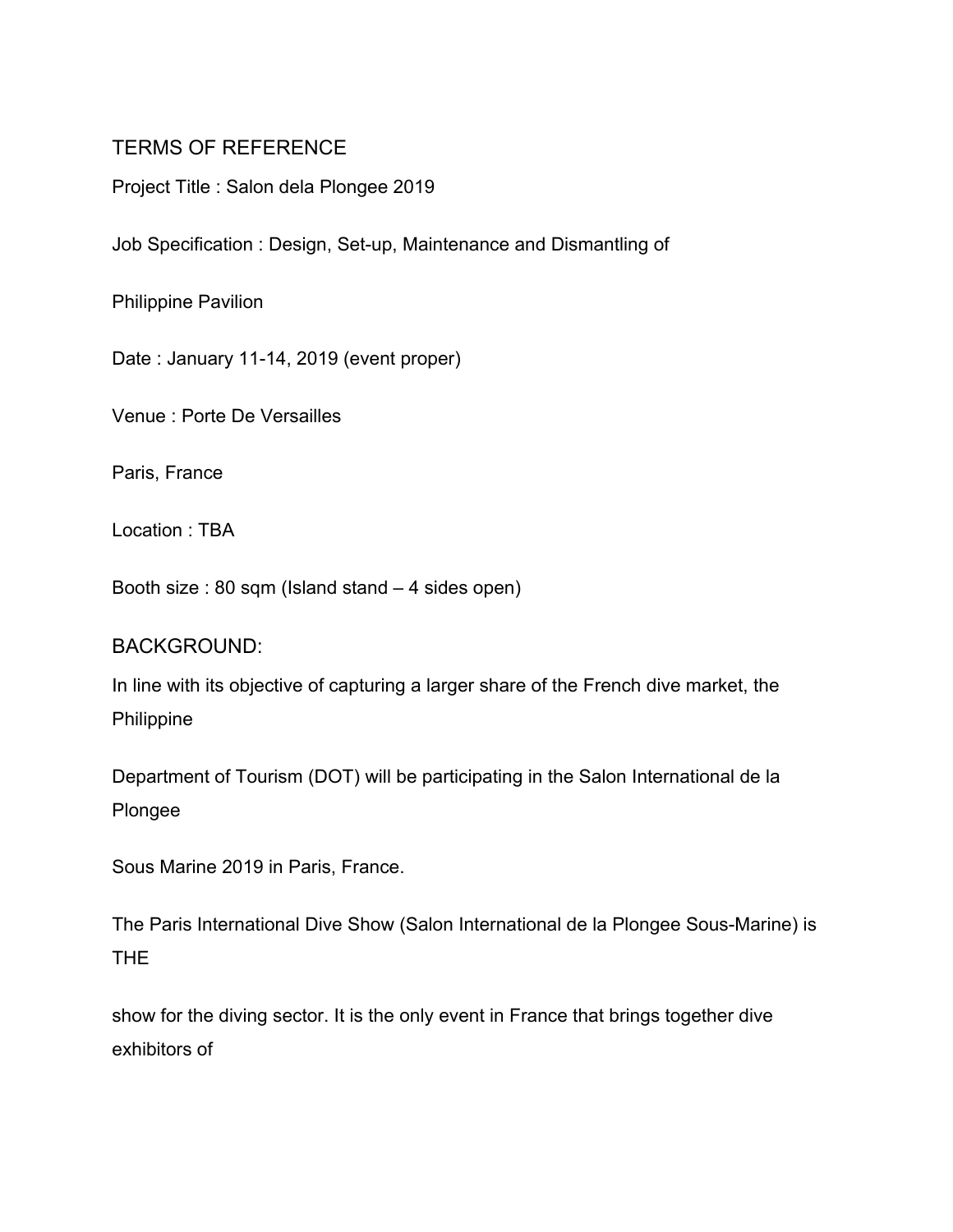various categories: associations, boats, diving centers, dive insurance, manufacturers and

distributors, media, publishers, tourism offices, training, dive operators and travel agents.

There are more than 350,000 scuba divers in France, 10% (40,000) of which travel abroad for

diving through a tour operator. Taking part in this event will give the Department the

advantage of a publicity campaign spread over several months-at no extra cost.

#### PURPOSE / OBJECTIVES

The Philippine Department of Tourism is in need of the services of a company based in

Europe engaged in the business of designing and setting up of booths for travel and

consumer fairs for the Philippine Stand at Salon International de la Plongee Sous-Marine

#### 2019.

The construction of the aforementioned booth aims to attain the following objectives:

• Generate a positive name recall of DIVE Philippines brand and boost the visit of dive enthusiasts to Philippine dive destinations

• Create an atmosphere that reflects the Philippines as the global center of marine diversity;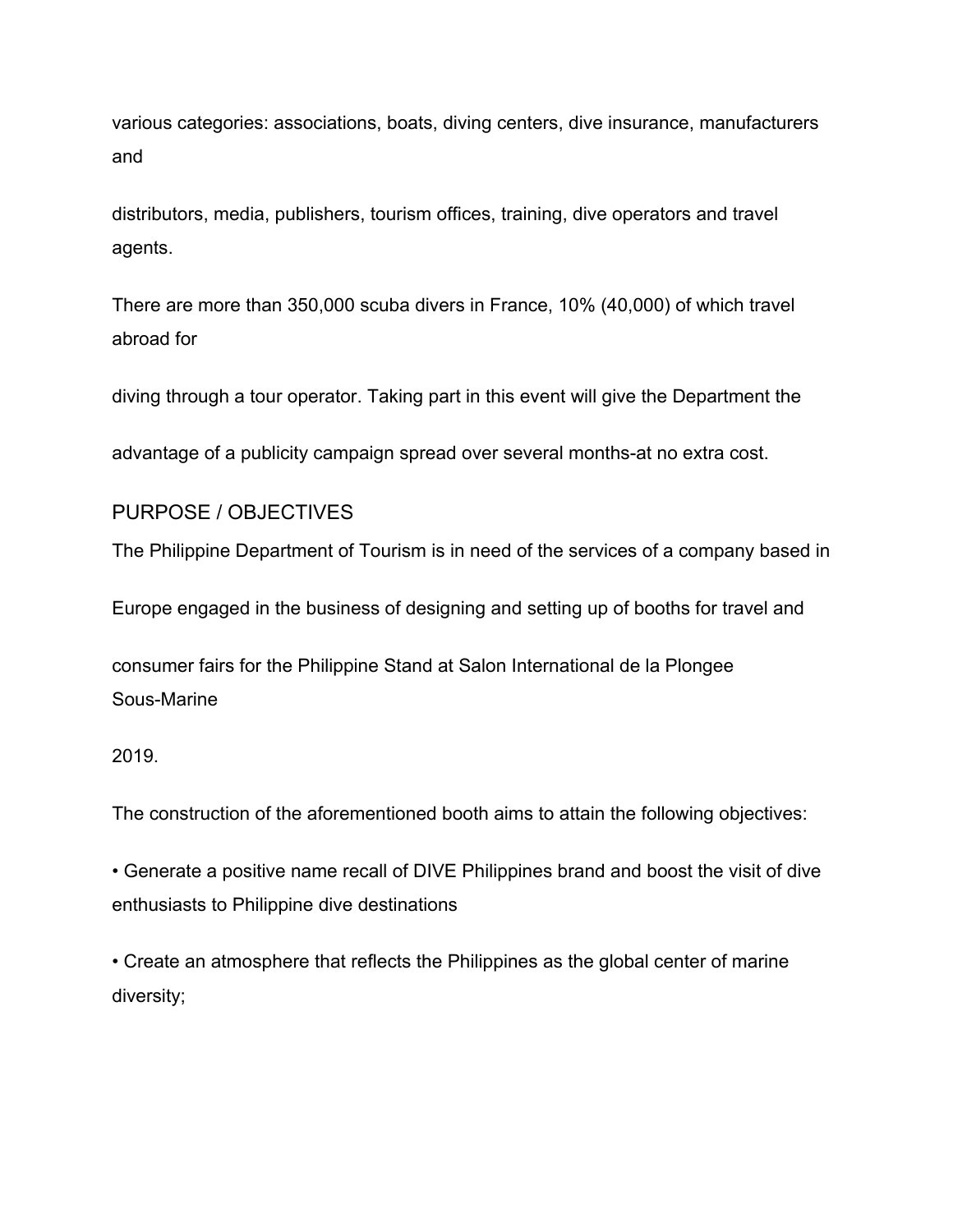• Create a highly functional, interactive and visually appealing area for the provision of the Philippine tourism information, product updates, audio-visual presentations, tabletop business meetings, and other promotional activation.

• Highlight the features of Philippine dive destinations.

### **Capability Requirements**

- Must have an experience rendering services at international exhibitions
- Must have the capability to operate in France

• Must have a dedicated team who will focus on the design and set-up of the Philippine booth

• Must have the capability to invest, coordinate shipment to Salon dela Plongee site, assemble and install AV equipment, and furniture accent pieces for the Philippine booth

### Scope of Work / Deliverables

The Philippine Department of Tourism requires a package of services for the following:

1. General stand design theme: DIVE PHILIPPINES

2. Philippine booth design – a functional booth that will accommodate fourteen (14) exhibitors including DOT information counter and showcase the Philippines' top dive destinations, incorporating the design pegs to be supplied by the DOT

3. Design and construct space that will accommodate the following:

• 3.5m x 2m LED wall with USB port or built in video player that will project Philippine tourism videos and images

• Stage for Philippine performers (live animation)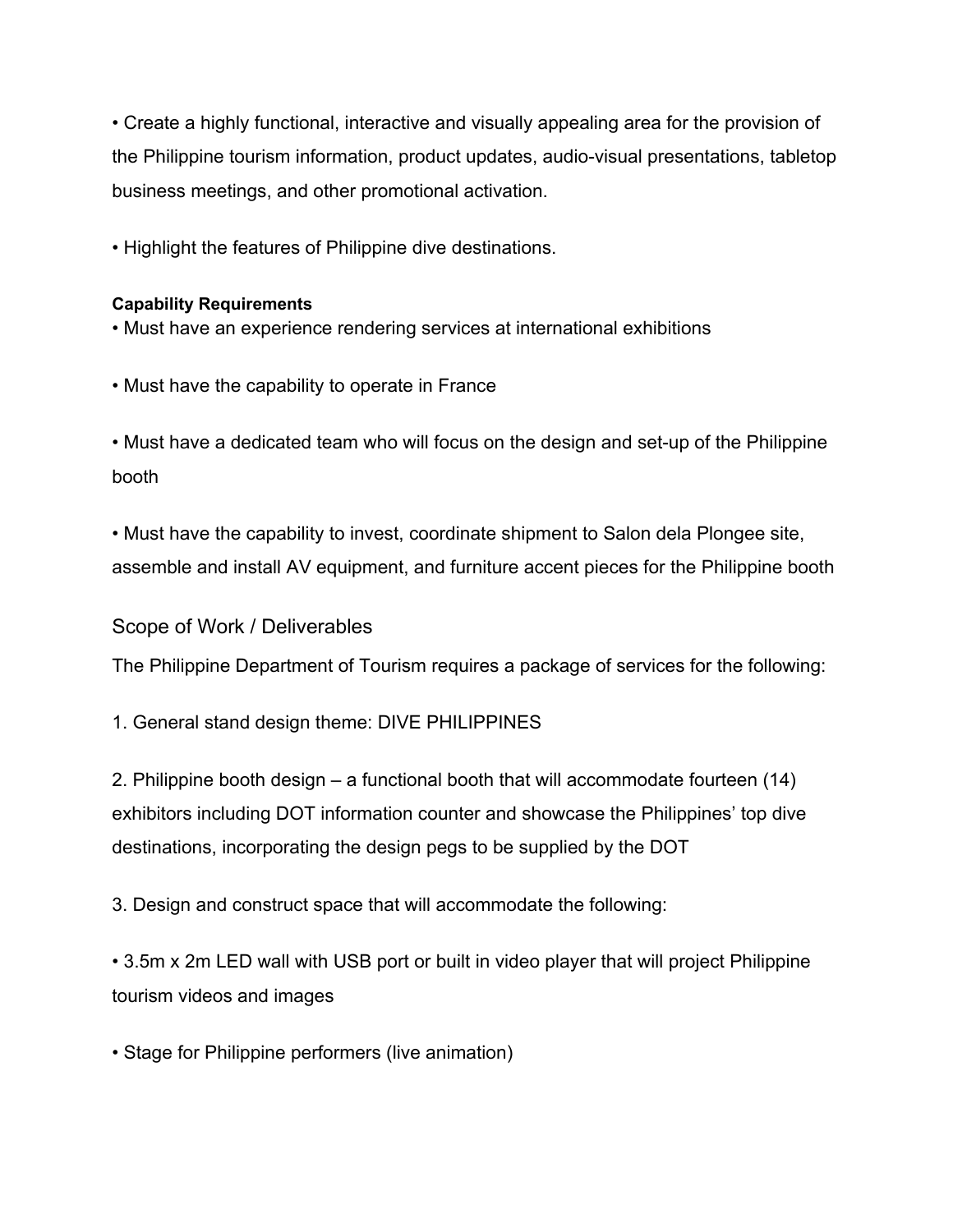- Thirteen (13) Philippine exhibitors
- Information counter
- VIP Reception area
- Storage room cum kitchen with small dining area for the PHL delegation
- Dedicated area for interactive animation/underwater (UW) 360°

Specific Stand Requirements

1. Provide individual company negotiating tables with 3 chairs for each Philippine exhibitor. Each station must have the following:

- One table
- Lockable storage cabinet (may be part of the design of the table)
- Individual electric outlets (3 sockets each)
- Company name and logo

2. VIP reception area which can comfortably accommodate six (6) guests at a time and should have the following:

- Furniture and fixtures, featuring modern and contemporary designs
- Appropriate backdrop visuals
- Brochure rack
- Fresh plants and flowers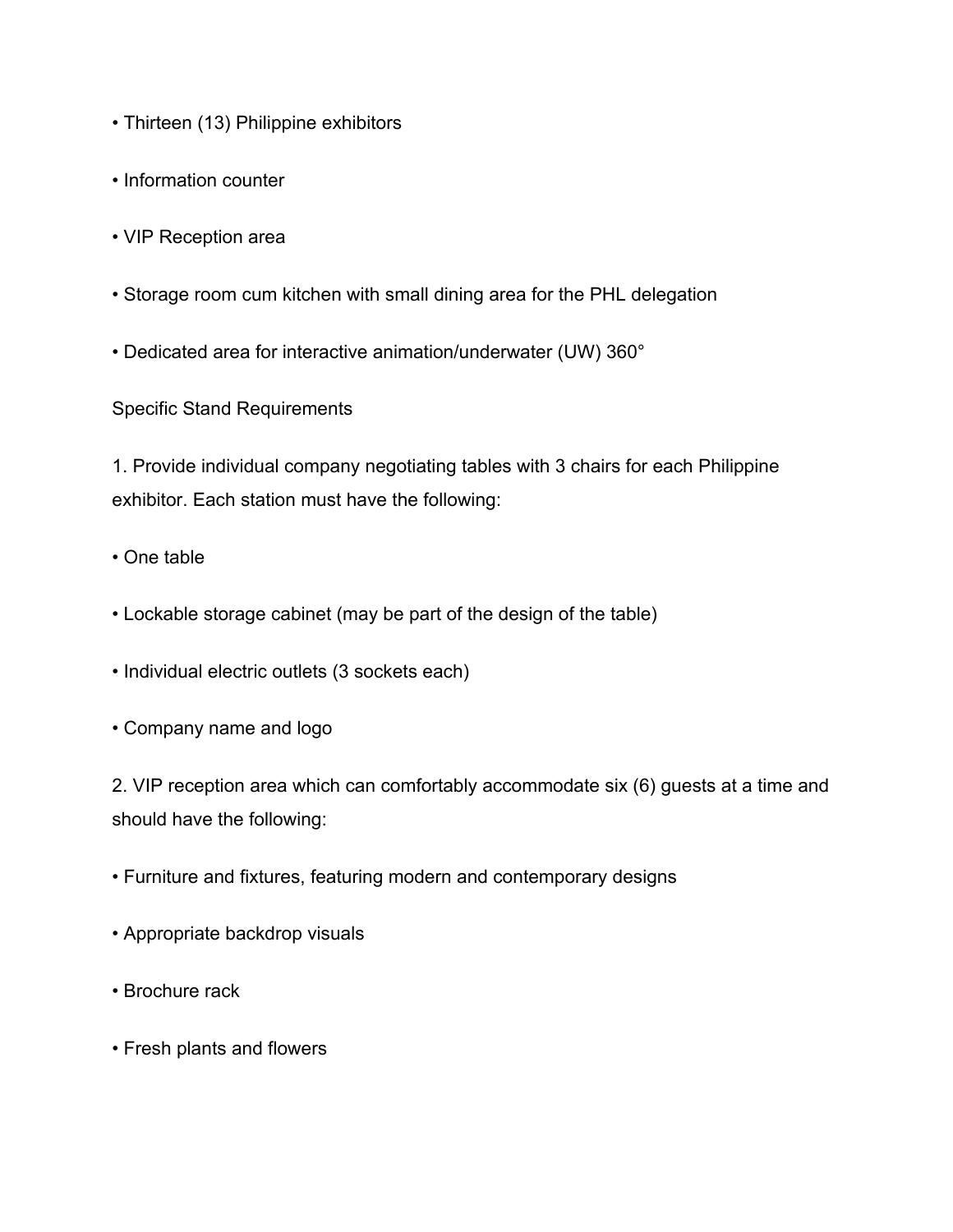- Electrical outlet on both sides
- Lockable storage cabinet
- 51" LED TV with USB port or built-in video player
- Coat rack

3. One information counter which can accommodate 3 persons at a time and should have the following:

- Appropriate visuals (backlighted) and accessories
- Electrical outlet
- Brochure rack
- 3 chairs
- Exhibitor directory

4. Storage room where PHL delegation can keep their materials and should have the following:

- Storage shelves
- Lockers (at least 10 to 12 lockers)
- Coat hangers (big enough to hang coats for at least 30 pax)
- Mini-kitchen with sink and running water
- Small dining area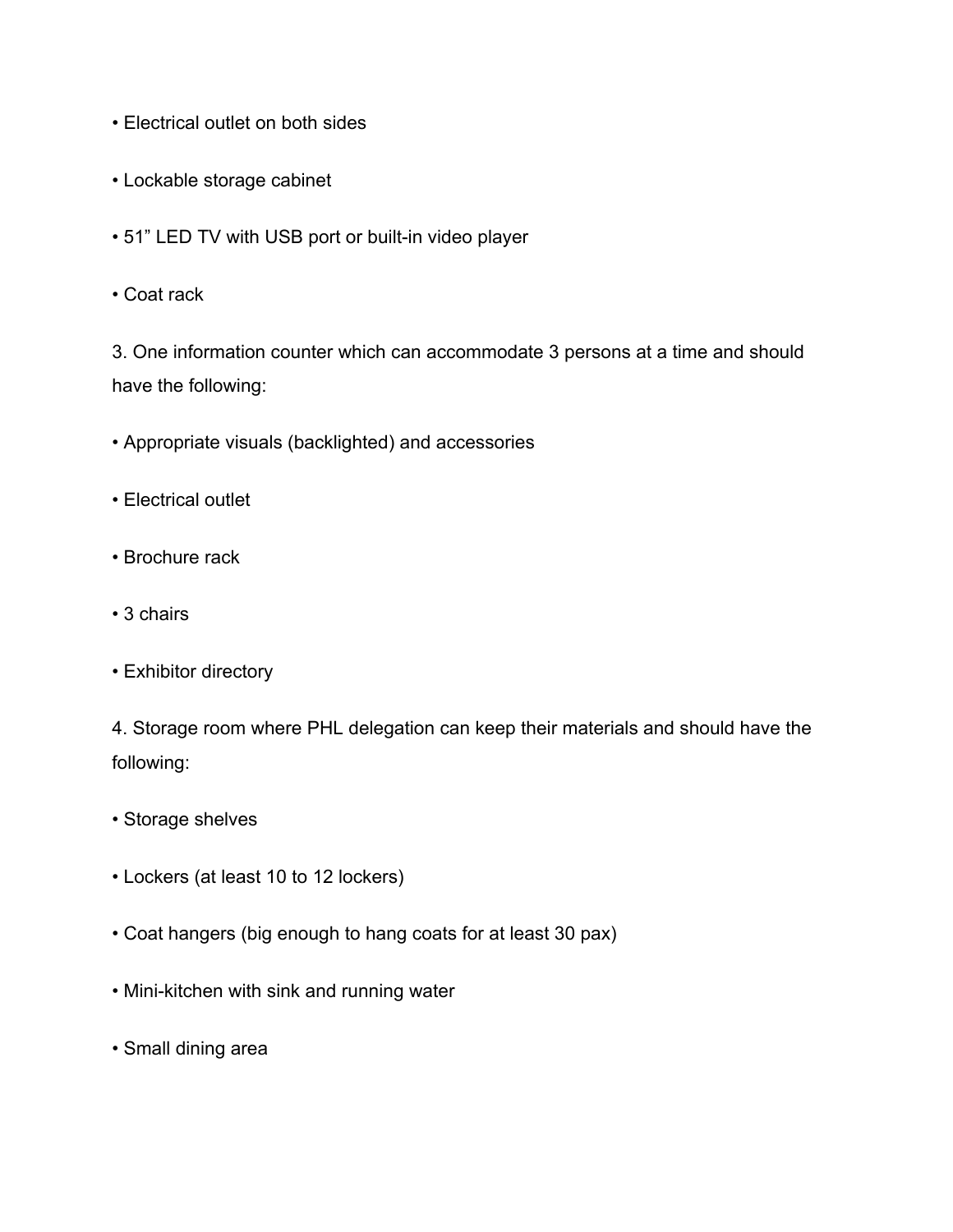• Half-length mirror

• Kitchen utensils and appliances (coffee-maker, refrigerator, microwave oven, hot & cold water dispenser, cups and saucer, serving trays, cutlery set, drinking glasses, trash bins, ample supply of trash bags etc.)

5. Small stage/platform

- Size should be 2m x 3m
- Sound system (microphone/s, loud speakers, technical rider, etc.)
- Power outlets
- Small prop table
- 3.5m x 2m LED wall
- 6. Provision of one area that will allow booth visitors to view 360° underwater video (VR)
- 7. Backlighted hanging banners (size will depend on the booth)
- 8. Elevated carpet platform / floor to conceal the electrical wirings and connections.
- 9. Fast and reliable Internet connection for the whole Philippine delegation.
- 10. Backlighted hanging banners

11. Sufficient lighting that will create a dramatic effect, complementing the design of the booth.

12. All exhibition connections and fees (ample supply of electricity, running water, suspensions and permits)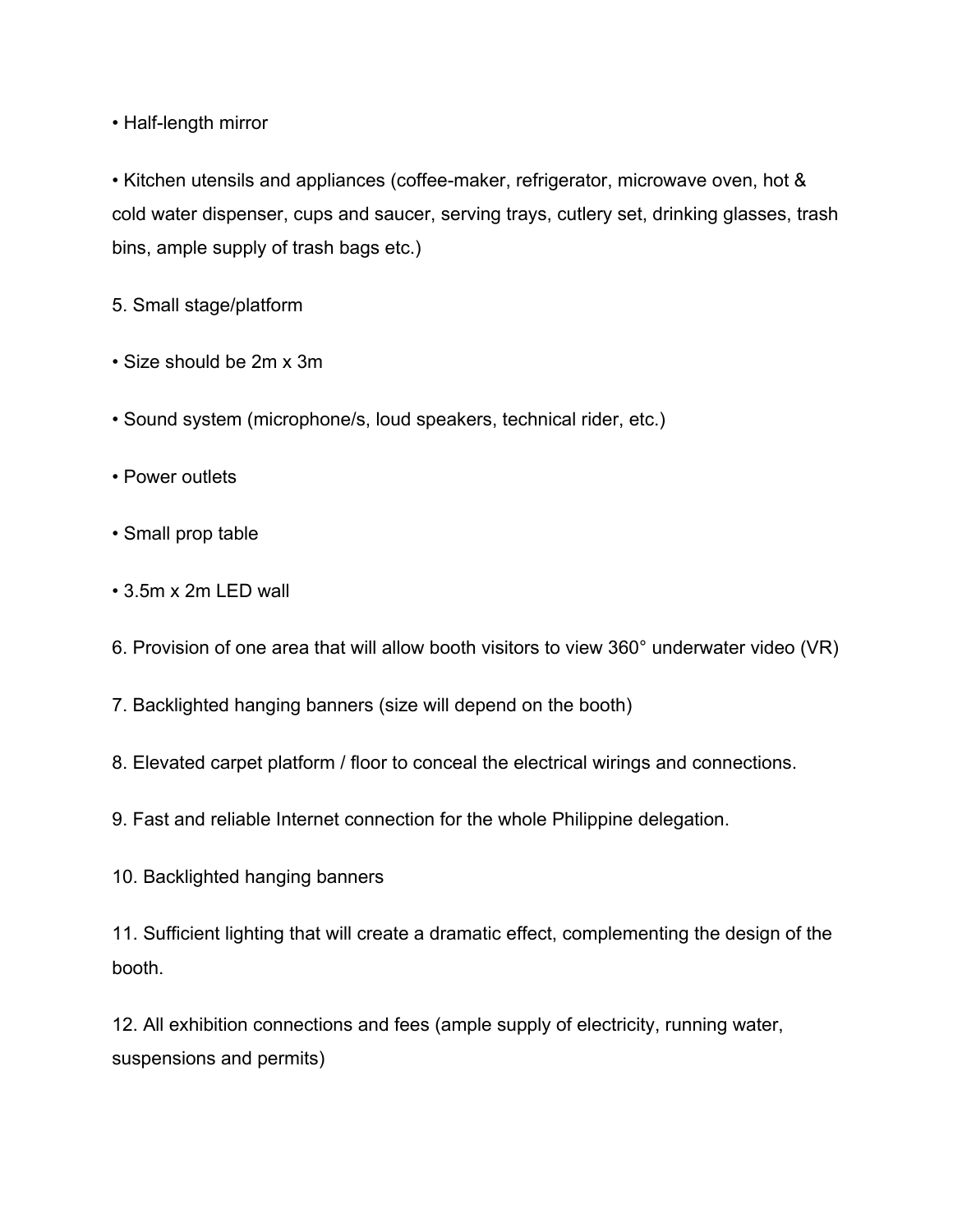13. Set-up and installation of the aforementioned booth while strictly following the rules and regulations set by the event organizer.

14. Dismantling inclusive of storage/disposal of the aforementioned booth parts and egress on the date designated by the event organizer.

### Staff complement

In order to meet the objectives and carry out the activities for this project, bidders shall submit the recommended staff complement.

1. Person who will supervise the stand set-up, maintenance and dismantling

2. Available maintenance personnel for the duration of the fair Time Frame and Schedule of Work

• Initial booth design should be enclosed upon submission of bid on or before December 17, 2018.

• Booth set-up and dismantling: Should follow the official event schedule as prescribed by the events organizer

# Budget

• The total budget allocation is EUR 48,000.00 inclusive of taxes and other fees. The financial proposal should allow for modifications in stand layout and design in accordance with the needs and requirements of the end user.

# Evaluation Procedure

• The winning bidder shall be selected not solely based on the amount of bid but the Philippine Department of Tourism Bids and Awards Committee (PDOT-BAC) shall also consider the overall design of the booth based on this Terms of Reference (TOR)